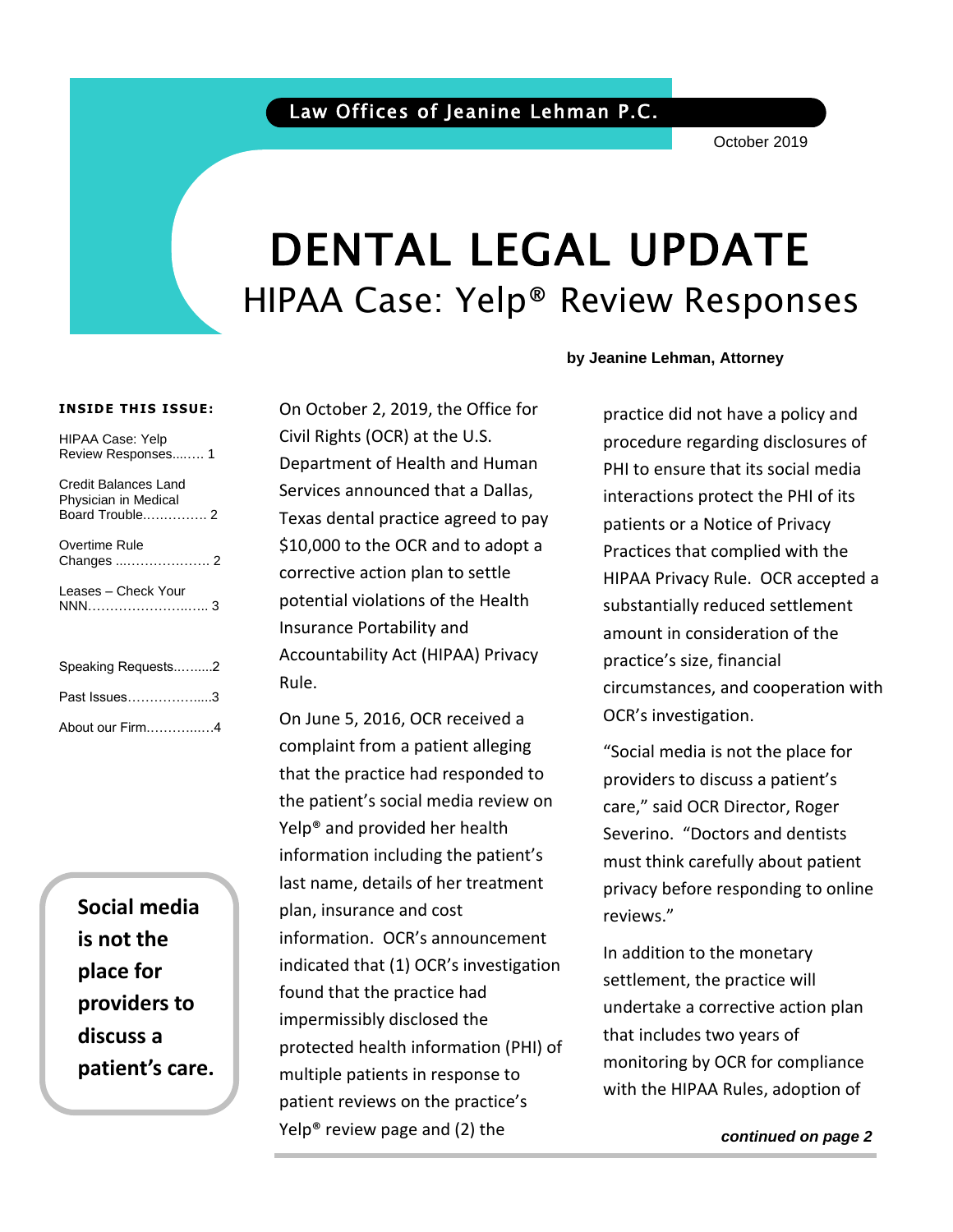### **Speaking Requests**

For **Jeanine Lehman** and her colleagues to speak to professional and business groups on legal and practice management topics, please contact Jeanine Lehman at **(512) 918-3435** or [jeanine@jeanine.com](mailto:jeanine@jeanine.com)

ì



#### **Website Favorites**

Law Offices of Jeanine Lehman P.C. [www.jeanine.com](http://www.jeanine.com/)

Capital Area Dental Society [www.capitalareadental.org](http://www.capitalareadental.org/)

> Texas State Board of Dental Examiners tsbde.texas.gov

Texas Dental Association [www.tda.org](http://www.tda.org/)

> Texas Academy of General Dentistry [www.tagd.org](http://www.tagd.org/)

American Dental Association [www.ada.org](http://www.ada.org/)

U.S. Dept. of Labor [www.dol.gov](http://www.dol.gov/)

### **HIPAA Case** *(cont.) --*

HIPAA policies and procedures and keeping them current, provision of training, revising Notice of Privacy Practices, reporting failures to comply, issuance of breach notifications to any individuals or their personal representatives whose PHI was disclosed by the practice on its Yelp® page without a valid HIPAA compliant authorization and also submitting breach notifications to the U.S. Department of Health and Human Services through its online breach reporting portal, reporting to OCR, and retaining and producing documents and records relating to compliance with the corrective action plan. The resolution agreement and corrective action plan may be found at:

[www.hhs.gov/hipaa/for](http://www.hhs.gov/hipaa/for-professionals/compliance-enforcement/agreements/elite/index.html)[professionals/compliance](http://www.hhs.gov/hipaa/for-professionals/compliance-enforcement/agreements/elite/index.html)[enforcement/agreements/elite/index.](http://www.hhs.gov/hipaa/for-professionals/compliance-enforcement/agreements/elite/index.html) [html](http://www.hhs.gov/hipaa/for-professionals/compliance-enforcement/agreements/elite/index.html)

### **Credit Balances Land Texas Physician in Medical Board Trouble**

In 2019, the Texas Medical Board and a Texas physician entered into an Agreed Order requiring the physician to have his billing practice monitored for eight consecutive monitoring cycles;

## page 2 DENTAL LEGAL UPDATE

within one year complete at least eight hours of continuing medical education and billing and medical record-keeping; and within 60 days pay an administrative penalty of \$1000. The Board found the physician failed to refund patients' overpaid medical bills or to turn over the unclaimed overpayments to the Comptroller's office within three years of the date of service. The Board further found that the physician did not act diligently to ensure that refunds were given to patients in a timely manner, and failed to send un-refunded money to the Comptroller as required by law.

Failure to timely refund money to patients can result in loss of patient goodwill, as well as patient complaints and bad social media reviews. Dentists will be well served by ensuring that patient refunds are promptly made and that compliance with laws on unclaimed property requiring timely payment of un-refunded money to the Texas Comptroller of Public Accounts is occurring.

### **Overtime Rule Changes:**

**On September 24, 2019, the U.S. Department of Labor announced a final rule to make 1.3 million**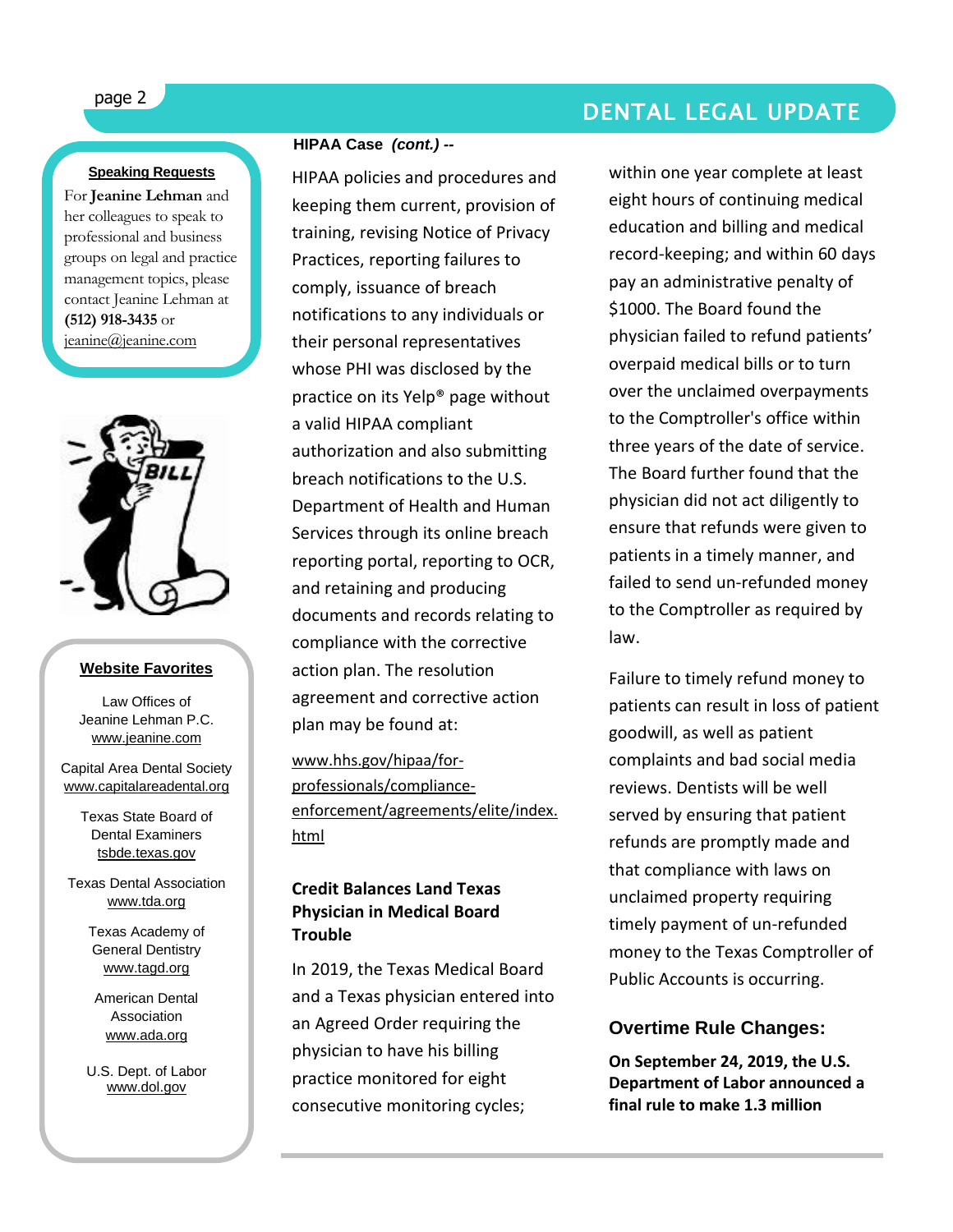### **DENTAL LEGAL UPDATE Superior and the second second service of the second second service of the service of the service of the service of the service of the service of the service of the service of the service of the serv**

### **American workers newly eligible for overtime pay.**

The final rule updates the earnings thresholds necessary to exempt executive, administrative and professional employees from the Fair Labor Standards Act's (FLSA) minimum wage and overtime pay requirements, and allows employers to count a portion of certain bonuses/commissions towards meeting the salary level. The new thresholds account for growth in employee earnings since the thresholds were last updated in 2004.

In the final rule, the Department's changes include:

- raising the "standard salary level" from the currently enforced level of \$455 per week to \$684 per week (equivalent to \$35,568 per year for a full-year worker);
- raising the total annual compensation requirement for "highly compensated employees" from the currently enforced level of \$100,000 per year to \$107,432 per year;
- allowing employers to use nondiscretionary bonuses and incentive payments (including commissions) paid at least annually to satisfy up to 10% of the standard salary level, in recognition of evolving pay practices.

### **The final rule is effective on January 1, 2020.**

The other requirements of the FLSA law, including but not limited to, the duties requirements and compliance with the restrictions on docking of pay must also be satisfied for executive, administrative and professional employees to be exempt. Because of the difficulties complying with the requirements for the exemption, especially when an employee has both exempt and nonexempt duties, some dental practices are choosing to pay their staff on an hourly basis and then paying overtime at time and a half.

The FLSA statute and rules are complex and the penalties for mistakes are high. Dentists will want to consult with a knowledgeable advisor concerning how to proceed, now, and be ready to implement changes on or before the January 1, 2020 change in the law. See: [www.dol.gov/whd/overtime2019/](http://www.dol.gov/whd/overtime2019)

### **Leases: Check your NNN**

 *continued on page 4* The most common type of commercial lease for dental offices is a net lease. Under a net lease, the tenant pays base rent, as well as additional rent which consists of pass-through of expenses from the landlord. In a triple net (NNN) lease, those additional expenses are typically the landlord's insurance, real estate taxes, and maintenance and other expenses allocable to the leased office. At the commencement of the lease, the landlord calculates estimated NNN expenses for the first year of the lease and that estimate is payable as additional rent on a monthly basis. Generally, leases require that soon after the end of the calendar year, the landlord will perform a

**Jeanine Lehman** is an Austin, Texas health law attorney who practices dental, health, employment, real estate, and business law.

### **Past issues of the Dental Legal Update are available at [www.jeanine.com](http://www.jeanine.com/)**

The information in this newsletter is not a substitute for legal advice. The information is general in nature and should not be relied upon as legal advice generally or that is applicable to any particular situation. For legal advice in a particular situation, the reader is advised to retain an attorney. For reprints, call (512) 918-3435 or email [jeanine@jeanine.com.](mailto:jeanine@jeanine.com) © 2019 Jeanine Lehman.